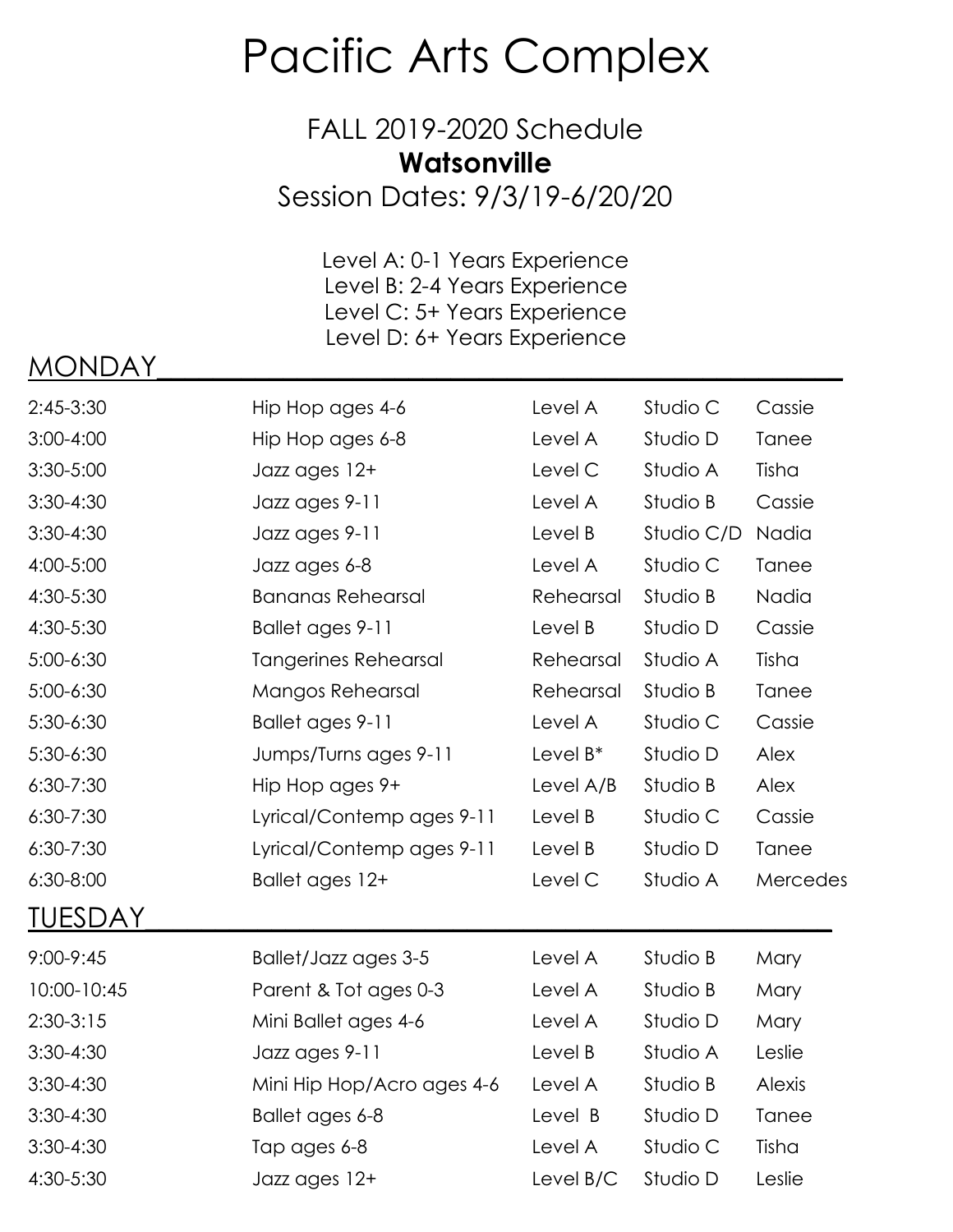| 4:30-5:30       | Ballet ages 9-11              | Level B       | Studio A   | Tisha         |
|-----------------|-------------------------------|---------------|------------|---------------|
| 4:30-5:30       | Jazz ages 5-7                 | Level A       | Studio C   | Alexis        |
| 4:30-5:30       | <b>Cherries Rehearsal</b>     | Rehearsal     | Studio B   | Tanee         |
| 5:30-6:30       | Jumps/Turns ages 12+          | Level $B/C^*$ | Studio D   | Tish/Les      |
| 5:30-6:30       | Raspberries Rehearsal         | Rehearsal     | Studio B   | Tan/Cass/Lex  |
| 5:30-6:30       | <b>Blueberries Rehearsal</b>  | Rehearsal     | Studio A   | Tan/Cass/Lex  |
| 5:30-6:30       | <b>Strawberries Rehearsal</b> | Rehearsal     | Studio C   | Tan/Cass/Lex  |
| $6:45-7:15$     | <b>Berry Large Rehearsal</b>  | Rehearsal     | Studio A   | Tanee         |
| 6:30-7:30       | Contemp ages 12+              | Level B/C     | Studio D   | <b>Alexis</b> |
| 6:30-7:30       | Tap ages 11+                  | Level B/C     | Studio C   | Parise        |
| 6:30-7:30       | Lyrical/Contemp ages 12+      | Level A       | Studio B   | Cassie        |
| 7:30-8:30       | Tap ages 9+                   | Level A/B     | Studio C   | Parise        |
| 7:30-8:30       | Hip Hop ages 12+              | Level A       | Studio B   | <b>Alexis</b> |
| 7:30-8:30       | Jumps/Turns ages 12+          | Level $B/C^*$ | Studio A   | Cassie        |
| WEDNESDAY       |                               |               |            |               |
| 1:30-2:30       | Kiwis Rehearsal               | Rehearsal     | Studio A   | Tan/Cass      |
| 2:30-3:30       | Hip Hop ages 6-8              | Level A       | Studio A   | Tanee         |
| 2:30-3:30       | <b>Tech Kiwis</b>             |               | Studio B   | Ashley        |
| 2:45-3:30       | Mini Hip Hop ages 4-6         | Level A       | Studio C   | Mary          |
| $3:30-4:30$     | Jumps/Turns ages 12+          | Level $A/B^*$ | Studio D   | Ashley        |
| $3:30-4:30$     | Apples Rehearsal              | Rehearsal     | Studio B   | Mary          |
| 3:30-4:30       | Ballet ages 6-8               | Level A       | Studio C   | Cassie        |
| $3:30-4:30$     | Ballet ages 9-11              | Level B       | Studio A   | Tanee         |
| 4:30-6:00       | Ballet ages 12+               | Level $B/C^*$ | Studio A   | Lisa          |
| 4:30-5:30       | Jazz ages 6-8                 | Level A       | Studio B   | Tanee         |
| 4:30-5:30       | Jumps/Turns ages 9-11         | Level $B^*$   | Studio D   | Ashley        |
| 6:00-8:00       | The Pack Rehearsal            | Rehearsal     | Studio A   | Tish/Les      |
| 6:00-8:00       | The Pack Rehearsal            | Rehearsal     | Studio B/D | Tish/Les      |
| 5:30-6:30       | Lyrical/Contemp ages 9-11     | Level B       | Studio C   | Tanee         |
| 5:30-6:30       | Lyrical/Contemp ages 9-11     | Level B       | Studio D   | Cassie        |
| $6:30 - 7:30$   | Ballet ages 12+               | Level $B^*$   | Studio C   | Lisa          |
| 6:30-7:30       | Lyrical/Contemp ages 12+      | Level B       | Studio B   | Cassie        |
| <u>THURSDAY</u> |                               |               |            |               |
| 9:00-10:00      | Ballet/Jazz ages 3-5          | Level A       | Studio A   | Mary          |
| 2:45-3:30       | Ballet/Jazz ages 4-6          | Level A       | Studio A   | Mary          |
| $3:30-4:30$     | Ballet ages 6-8               | Level A       | Studio C   | Leslie        |
|                 |                               |               |            |               |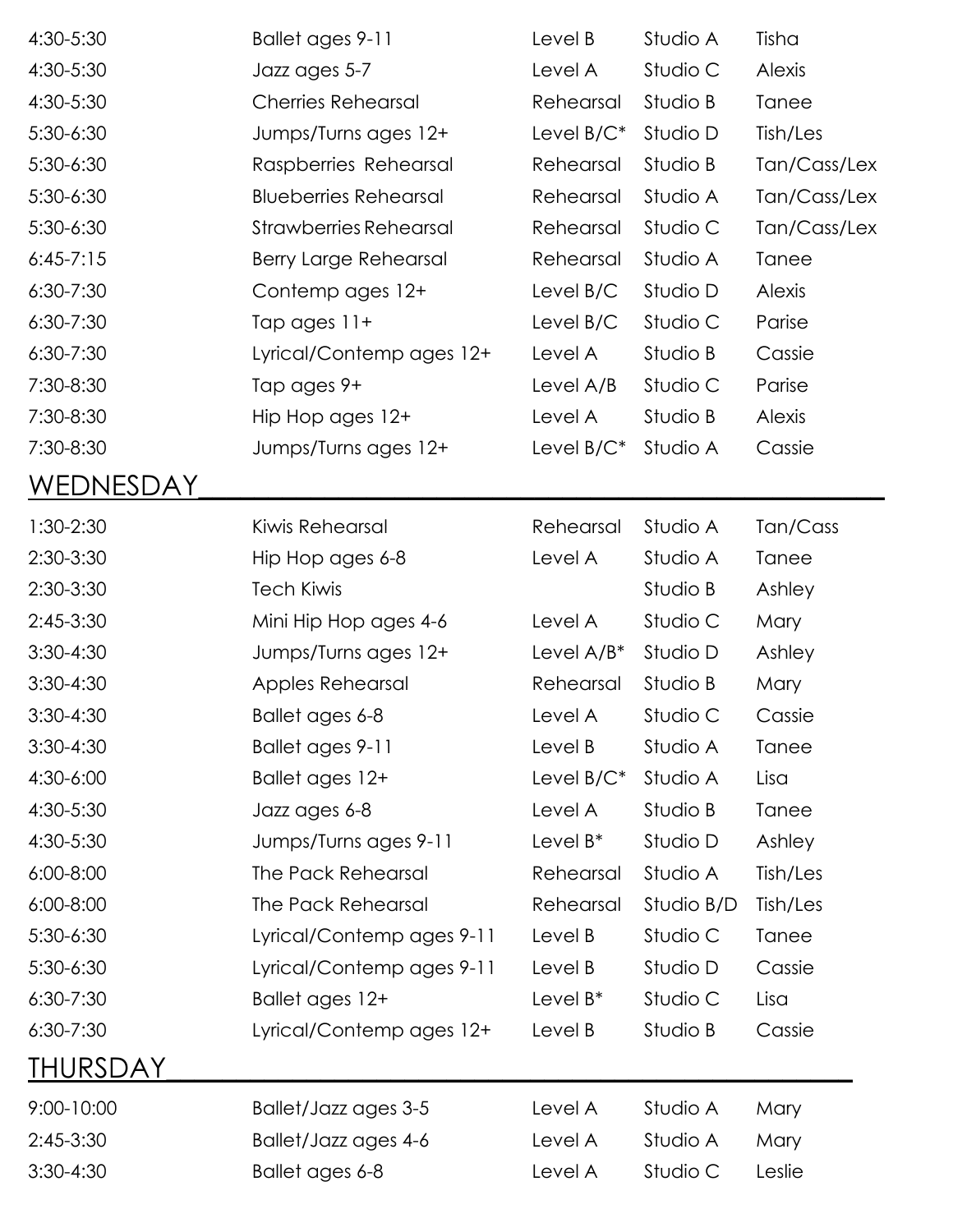| $3:30-4:30$   | Jazz ages 6-8            | Level B     | Studio B | Alexis          |
|---------------|--------------------------|-------------|----------|-----------------|
| 4:00-5:00     | Jumps/Turns ages 12+     | Level D*    | Studio A | Tisha           |
| 4:00-5:30     | Ballet ages 12+          | Level $B^*$ | Studio D | Lisa            |
| 4:30-5:30     | Lyrical/Contemp ages 6-8 | Level B     | Studio B | Carrie          |
| 4:30-5:30     | Ballet ages 9-11         | Level B     | Studio C | Mercedes        |
| 5:00-6:00     | Lyrical/Contemp ages 12+ | Level D     | Studio A | Leslie          |
| 5:30-6:30     | Jumps/Turns ages 12+     | Level $B^*$ | Studio D | Tisha           |
| $6:00 - 7:30$ | Ballet ages 12+          | Level D*    | Studio A | Lisa            |
| $6:30 - 7:30$ | Jazz ages 12+            | Level B     | Studio D | Leslie          |
| 6:30-7:30     | Ballet ages 12+          | Level A     | Studio B | Mercedes        |
| 7:30-8:30     | Lyrical/Contemp ages 12+ | Level B     | Studio A | Tish/Les        |
| 7:30-8:00     | Pre-Pointe/Pointe        | Level D     | Studio B | Mercedes        |
| <b>FRIDAY</b> |                          |             |          |                 |
| $12:30-1:15$  | Ballet/Tumble ages 4-6   | Level A     | Studio B | Mary            |
| $1:45-2:30$   | Jazz/Tumble ages 3-5     | Level A     | Studio B | Mary            |
| $3:30-4:30$   | Ballet ages 6-8          | Level A     | Studio B | <b>Alexis</b>   |
| $3:30-4:30$   | Ballet ages 9-11         | Level B     | Studio C | Cassie          |
| $3:30-4:30$   | Jazz ages 9-11           | Level A     | Studio A | Alex B          |
| $3:45 - 4:30$ | Mini Hip hop ages 4-6    | Level A     | Studio D | David           |
| 4:30-5:30     | Hip Hop ages 9-11        | Level A/B   | Studio A | David/Tyler/Lex |
| 4:30-5:30     | Ballet ages 9-11         | Level A     | Studio C | Cassie          |
| 4:30-5:30     | Alpha Crew Rehearsal     | Rehearsal   | Studio B | David/Tyler/Lex |
| 4:30-5:30     | Hip Hop ages 9-11        | Level A/B   | Studio D | David/Tyler/Lex |
| 5:30-6:30     | Omega Rehearsal          | Rehearsal   | Studio D | David/Tyler     |
| 5:30-6:30     | Jazz ages 6-8            | Level A     | Studio B | Alex B          |
| 5:30-6:30     | Oranges Rehearsal        | Rehearsal   | Studio C | Cassie          |
| 5:30-6:30     | Hip Hop ages 12+         | Level B/C   | Studio A | David/Tyler     |
|               |                          |             |          |                 |

## SATURDAY\_\_\_\_\_\_\_\_\_\_\_\_\_\_\_\_\_\_\_\_\_\_\_\_\_\_\_\_\_\_\_\_\_\_\_\_\_\_\_\_\_\_\_\_\_\_\_\_\_

| $9:00 - 9:45$   | Ballet/Jazz ages 3-4  | Level A | Studio D | Mary          |
|-----------------|-----------------------|---------|----------|---------------|
| 10:00-11:00     | Ballet/Jazz ages 4-6  | Level A | Studio D | Mary          |
| 10:00-11:00     | Mini Hip Hop ages 5-7 | Level A | Studio C | <b>Alex</b>   |
| 10:00-11:00     | Parkour ages 8+       | Level A | Studio A | Dustin        |
| $10:15 - 11:00$ | Ballet/Jazz ages 4-6  | Level A | Studio B | <b>Alexis</b> |